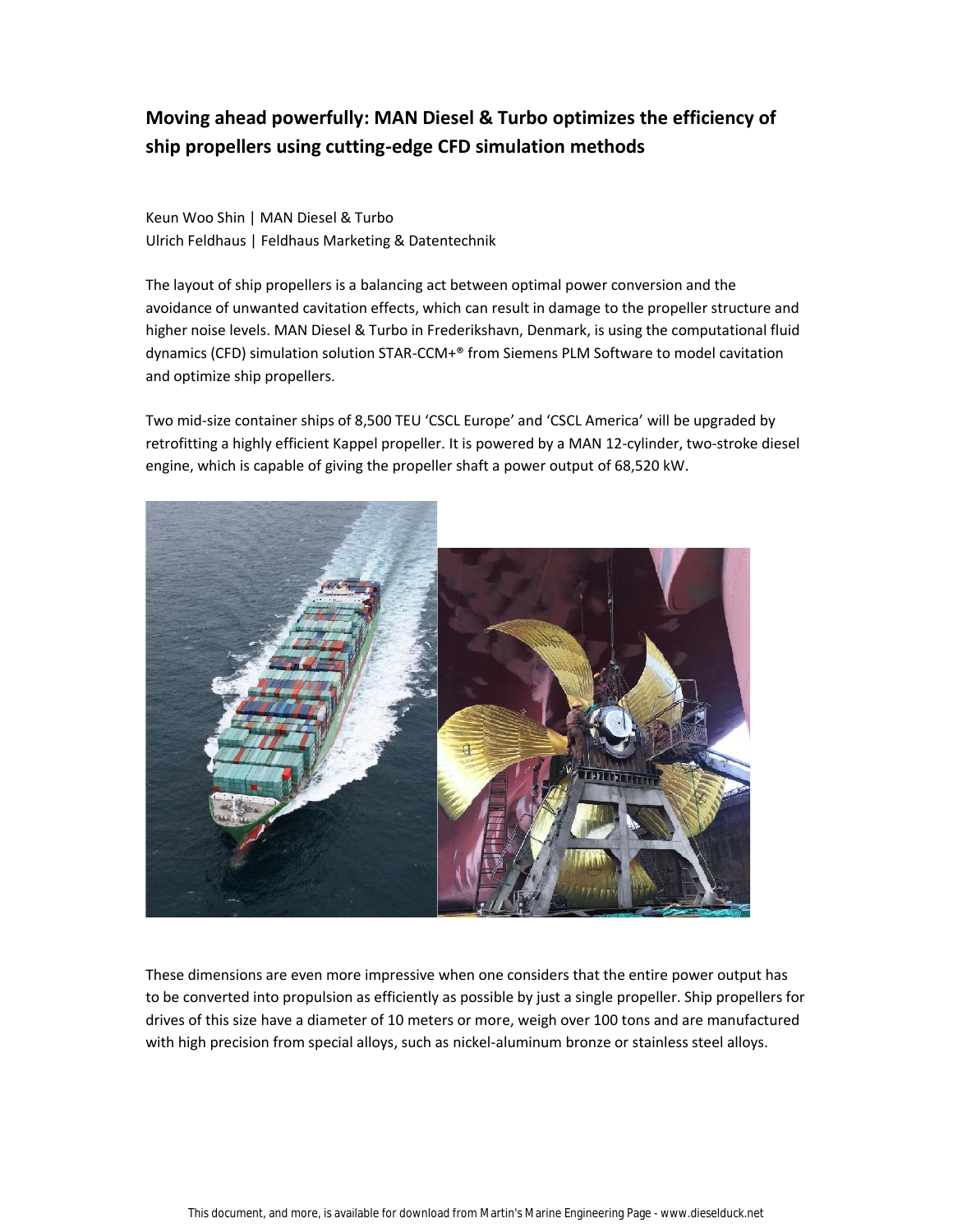#### **Ship propellers – a balancing act between optimal power conversion and cavitation**

The greatest challenge for designers of ship propellers is to use the available engine power as efficiently as possible in order to minimize fuel consumption and therefore operating costs: a mid size container ship will consume bunker fuel at a rate of more than 100 tons per day. At a cost over \$300 per ton, even marginal improvements in fuel economy will lead to significant savings.

However, propeller designers do not have unlimited freedom, a propeller designed with too much emphasis on power output can produce various cavitation effects, which can result in undesirable vibrations and noise levels and give rise to erosion of the propeller structure.

In addition, the propeller does not act within a nice homogeneous flow field, but in the wake of the ship's hull, and the propeller blade passes through various flow regions with different pressure and speed ratios during each rotation.



*Figure 1: In the nonhomogeneous wake flow, sheet cavitation occurs on the leading edge of the propeller in the upper region due to increased angle of attack and low hydrostatic pressure. This becomes detached (cloud cavitation) or becomes tip vortex cavitation*

#### **MAN Diesel & Turbo – the leading specialists in marine engines**

Dr. Keun Woo Shin is a research engineer in the Propeller & Aft-Ship R&D department at MAN Diesel & Turbo in Frederikshavn, Denmark, and is very familiar with this problem. As a member of the propeller R&D team, He has been working intensively for many years on the CFD-based optimization of ship propellers as well as on related topics, including simulations incorporating the effect of the wake, cavitation simulations including an estimation of the erosion risk, and the analysis of scaling effects.

#### **Cavitation**

Cavitation is the formation and implosion of cavities in liquids. It occurs when the hydrostatic pressure falls below the evaporation pressure of the liquid due to high flow velocities. Vapor bubbles are formed, which are entrained by the flowing liquid into areas of higher pressure, where the vapor in the cavities suddenly condenses and the vapor bubbles collapse. The ship propeller is considered one of the main sources of onboard noise and vibration and the correct determination of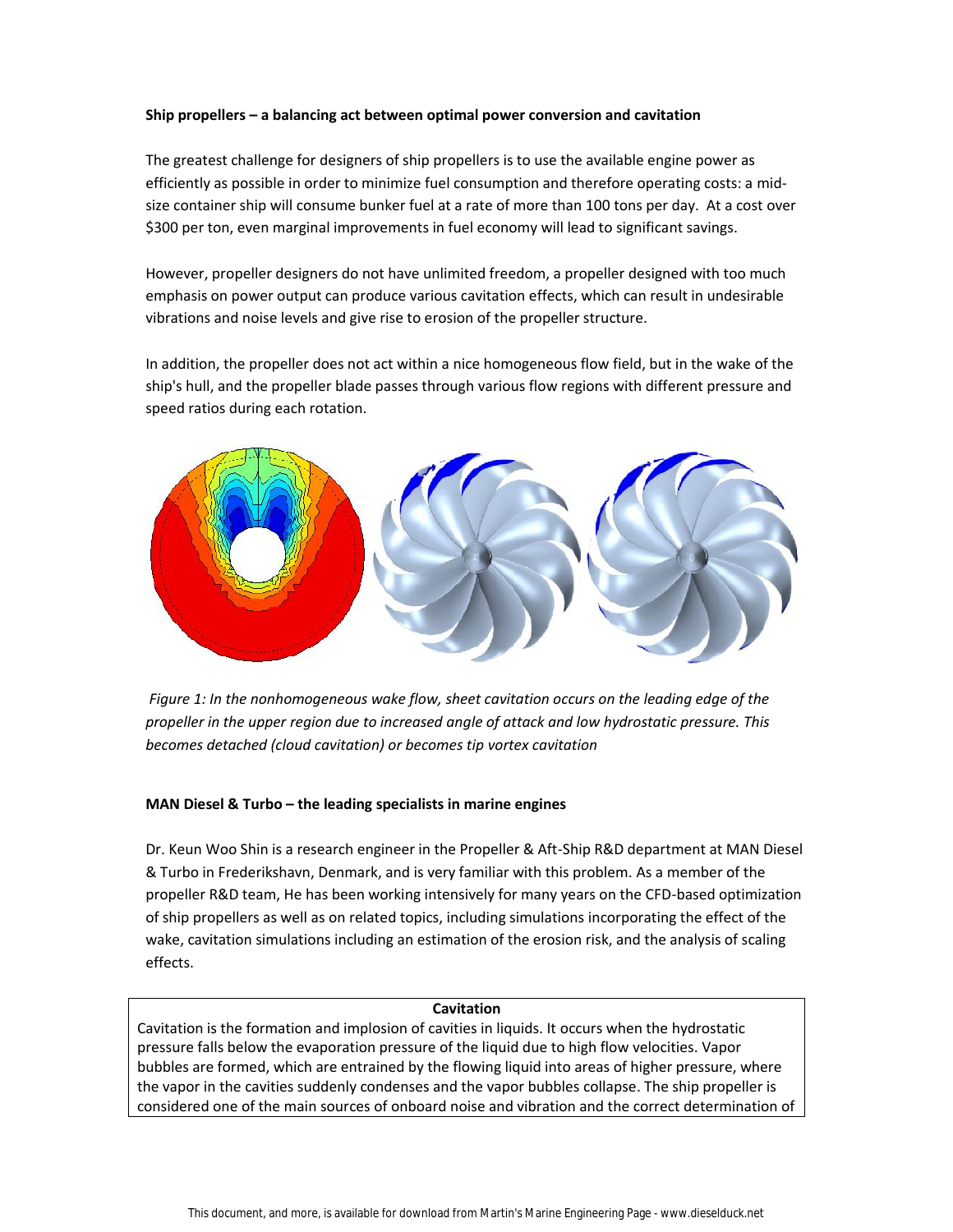cavitation extension is crucial in securing the comfort of passengers and crews. Cavitation on the surface of solid bodies can cause microscopic deformation of the surface material due to the high mechanical stresses. Over time, larger particles break off the surface. Different types of cavitation include sheet cavitation, cloud cavitation, tip vortex cavitation, and supercavitation.

MAN Diesel & Turbo is the world's leading supplier of drive components for various types of ships. The company supplies shipyards with a wide range of engines, as well as complete drive trains (engine, propeller, shaft, aftship energy-saving device and propulsion control system) in which the individual components are optimally designed to suit each other and the specific application. The company designs and manufactures propellers with diameters of 4 to 12 meters and weights of up to 100 tons.

Lead times for a "normal" propeller design are extremely short. As such, there was a strong impetus for adopting (and reaping the benefits of) modern simulation technology early on - MAN Diesel & Turbo have been using the CFD solution STAR-CCM+ from Siemens for the analysis and optimization of ship propellers and related areas of activity since 2004.

MAN was thus also a pioneer in encouraging a development that has led to numerical simulation techniques becoming a now indispensable part of the development chain at many companies. The range of applications is diverse and includes almost all areas relevant to shipbuilding, such as the hull flow, maneuverability, propeller design, seakeeping, etc.

#### **Cavitation simulation on Kappel propellers with modified propeller blade tips**

Kappel propellers have become increasingly prevalent in recent years because they operate much more efficiently than conventional propellers. These propellers feature blade surfaces that are no longer helical, and they have tips that are very similar in shape and operation to the winglets on the ends of the wings on modern aircraft.

To achieve the greatest possible propulsion efficiency, a certain degree of cavitation is deliberately accepted in the design of modern ship propellers. However, too much cavitation can cause high pressure pulses on the hull, surface erosion on propellers and rudders and loss of propulsion.

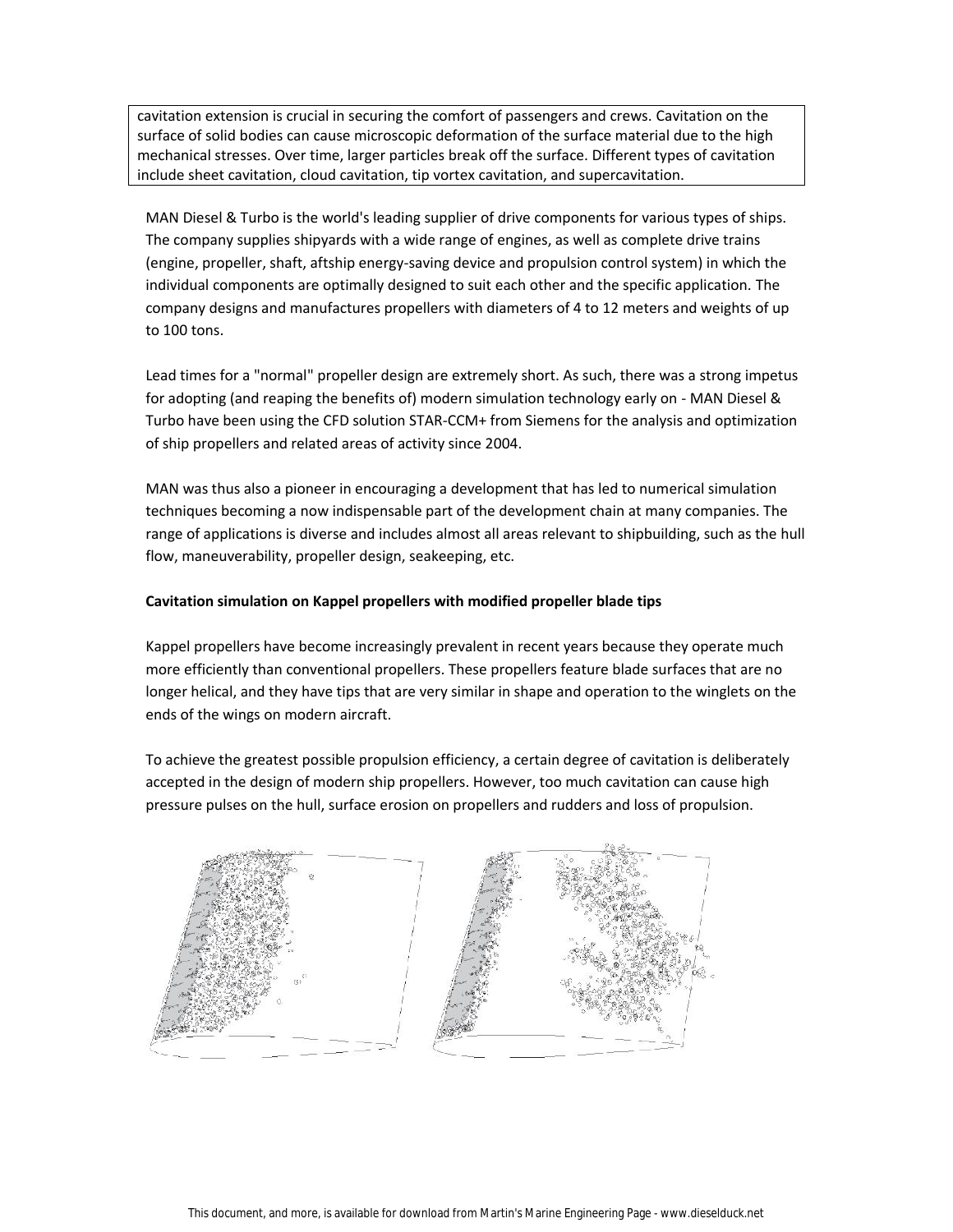*Figure 2: Sheet cavitation (top) is detached due to turbulent flows and becomes cloud cavitation (bottom)*

In order to investigate the factors that cause cavitation in more detail - and to find an optimal compromise between propulsion efficiency and cavitation tendency/formation - Dr. Shin carried out investigations at MAN Diesel & Turbo on the effect of a modified geometry of the propeller blade tips of Kappel propellers.

In order to have a reliable basis for comparison, a reference model was chosen--a Kappel propeller with four propeller blades for which test results from experiments in the cavitation tunnel were available. The experiments were carried out at the SSPA in Gothenburg, Sweden, on a complete model of a ship. The propeller model had a diameter of 250 mm (original size d = 5.9 m), with a curvature of the blade tip towards the suction side and a low area ratio of Ae/Ao = 0.38. The experiments were carried out with a flow velocity of 4.5 m/s and a propeller speed of 24 RPS and the cavitation number was 3.8. A high degree of sheet cavitation was observed, which is detached near the front edge and forms a cavitation cloud.

## **Propeller variants with varying loads on the blade tips**

From the reference model, two variants with a modified pitch distribution of the blade tip were then derived. In the case of the reference propeller, the reduction in the pitch compared to the maximum pitch was 35 percent, while a reduction of 10 percent and 60 percent was chosen for the variants. Compared to the reference propeller, the propeller variant with the small reduction has a higher load, and the one with the larger reduction has a lower load at the blade tip.



The CFD solution STAR-CCM+ version 9.02 from Siemens was used for the calculations, for which the DES method (detached eddy simulation) was chosen, as cavitation detachment and erosion risk can be predicted with greater precision with this than with the RANS method (Reynolds-averaged Navier-Stokes). In spite of this, the calculation effort is lower than that for a large eddy simulation (LES); this is an aspect that should not be overlooked, especially with regard to the routine use in the design process.

The cavitation model implemented in STAR-CCM+ was used. This is an Eulerian multiphase model using the VOF approach, whereby the phase interaction is mapped by means of a cavitation model based on the Rayleigh-Plesset equation. The influence of hydrostatic pressure was taken into account by considering gravity.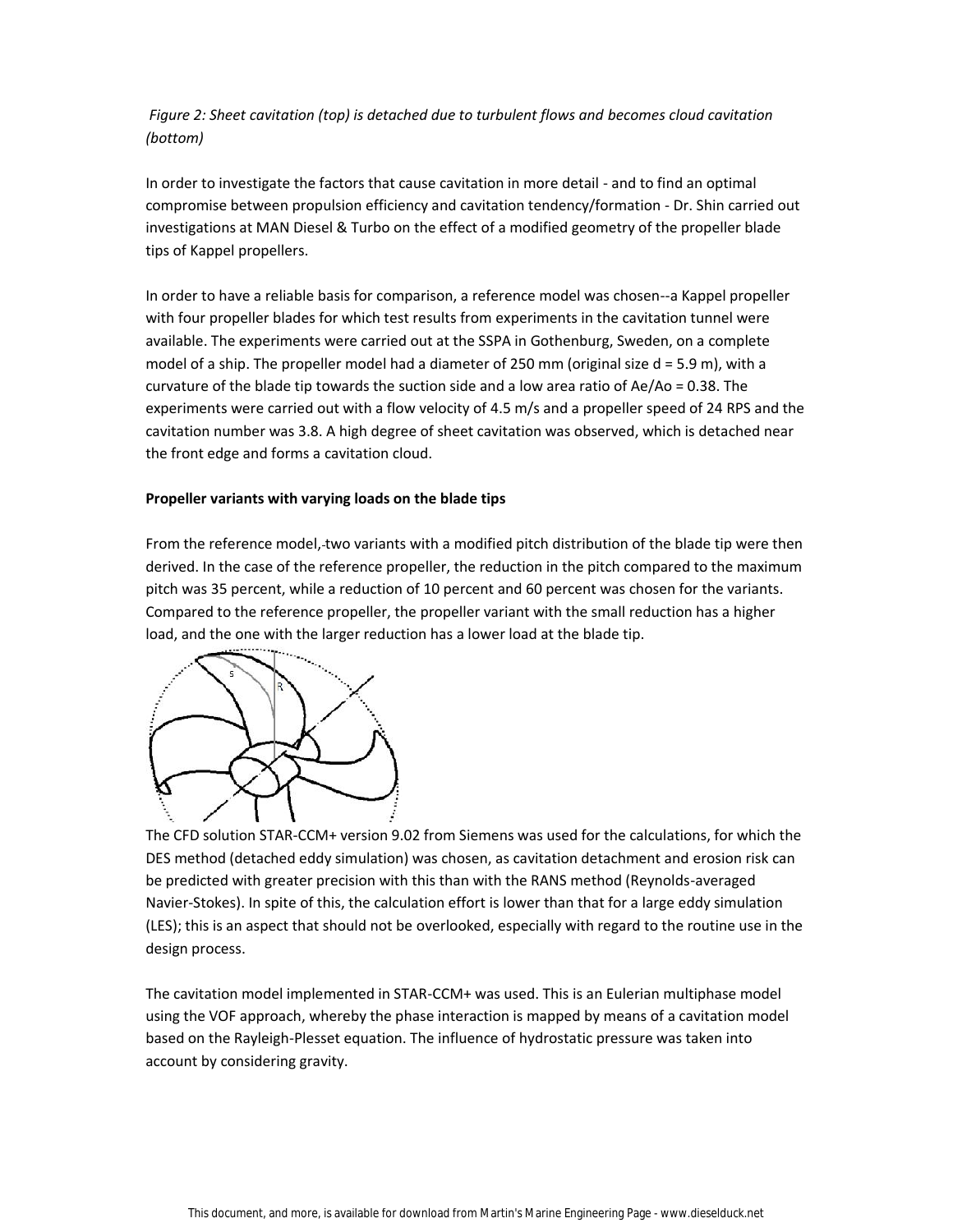## **CFD model**

Computation grids with several million cells are generally used for CFD simulation in the maritime domain. While relatively small meshes with 1 to 2 million cells are sufficient for a simplified calculation of the propeller blade, 5 to 6 million cells are required for a complete propeller simulation with or without consideration of the hull wake. If the entire hull is included in the simulation, grids can comprise up to 20 million cells. The same order of magnitude also applies to cavitation simulations of propellers and rudders.



*Figure 3: Pitch distribution P/D as a function of the relative mid-chord length s/R*

#### **Hull flow**

While the physical experiments were carried out on a complete ship model, the simulation used the axial (velocity inlet) and transverse (momentum source) flow components determined from a separate simulation of the hull flow according to a method developed by Dr. Shin as inflow boundary conditions for the computational space.

The experiment without a propeller showed good agreement for the axial flow, whereas the upward flow observed in the experiment did not occur in the CFD simulation.

## **Model generation**

For the purposes of this task, a computation grid was generated in which the propeller is surrounded by a rotating grid, but the rudder is outside the rotating region. A rigid body movement was assumed and the transition between the computational space and the rotating mesh was carried out using a sliding mesh. Cylindrical mesh refinements were made in the region of the expected cavitation detachment.

For the propeller, a trimmed hexahedral mesh with  $\Delta x = 0.5$ -1.0 mm on the wall surface and  $\Delta x =$ 0.1-0.5 mm on the blade edge was generated. For the description of the boundary layer, six layers of prismatic elements ( $\Delta h = 0.12$ -0.25 mm) were generated on the blade surface.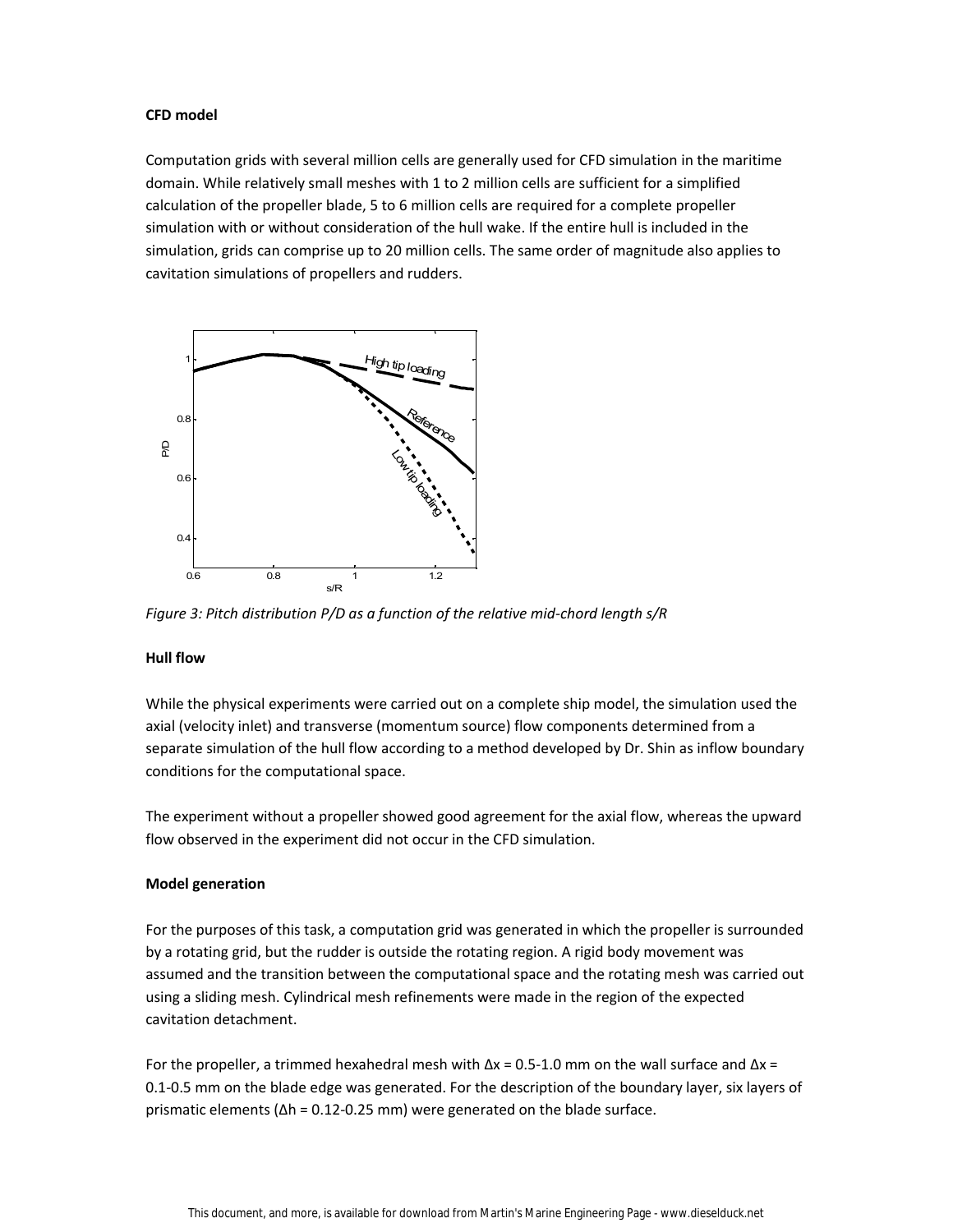

*Figure 4: Computational space for the propeller simulation*

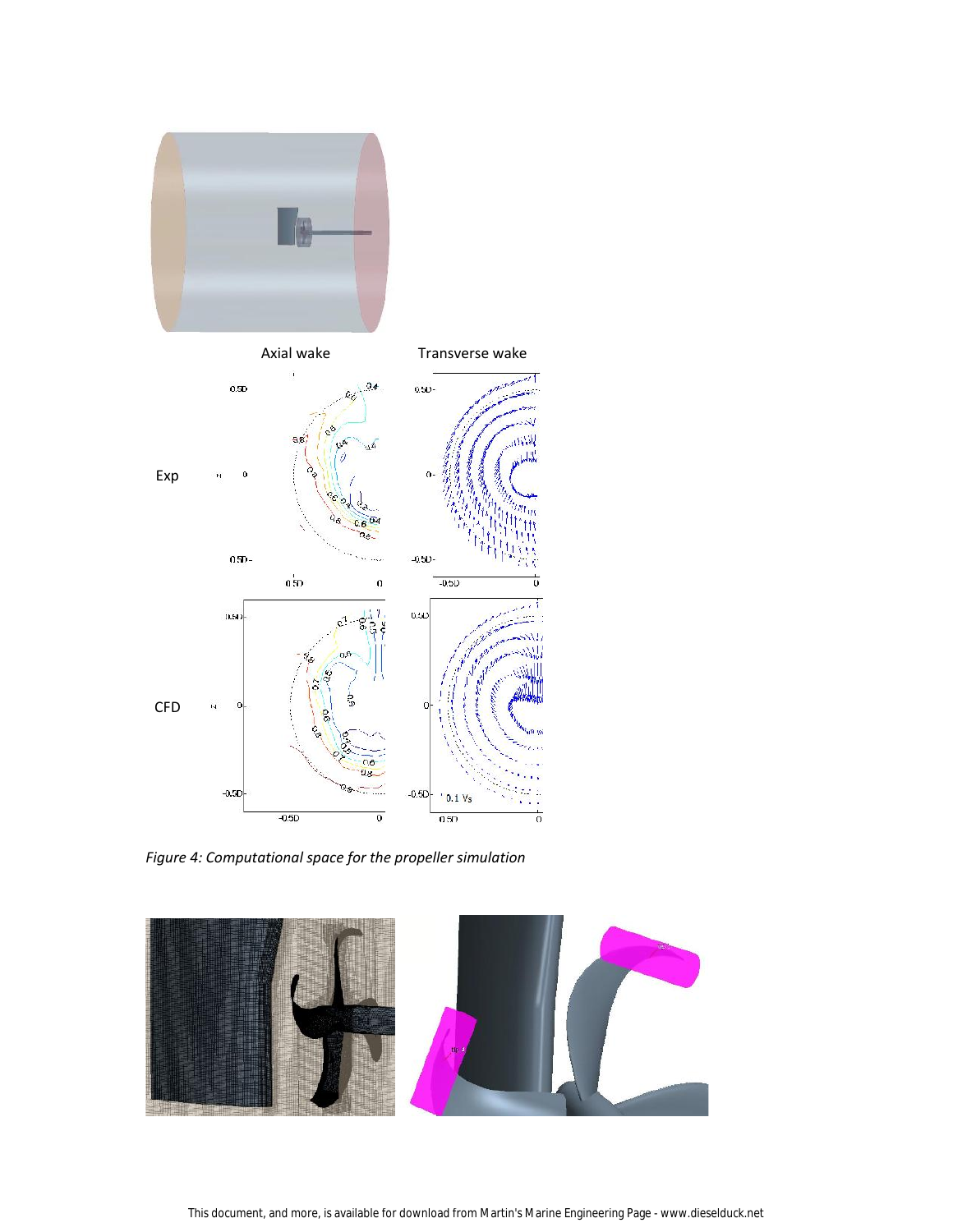*Figure 5: Grid refinements are used on the propeller surface and the blade tips to achieve better resolution.*

The simulation began with relatively large time steps, corresponding to an angle increment of the propeller rotation of 5°. As soon as stable flow conditions had been established (4 to 5 revolutions), the time steps were reduced ( $Δt = 116 \mu s$ ) in order to correspond to an angle increment of 1°, so as to detect small changes in the non-uniform cavitation.

## **Results of cavitation simulation**

It was found that the calculations carried out on the reference propeller showed a high level of agreement with the experimental data, thus meeting a basic prerequisite for drawing reliable conclusions about the variants.

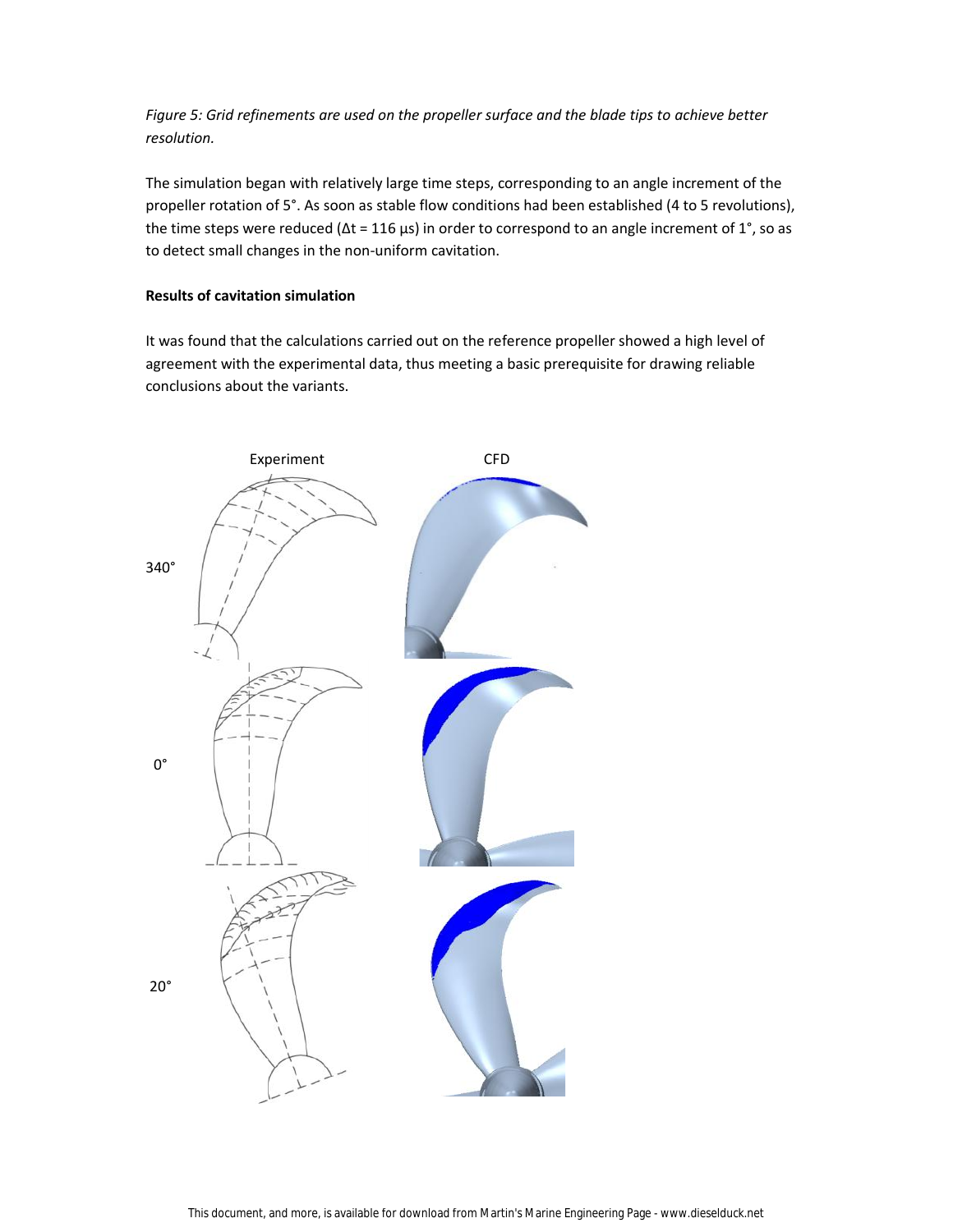

*Figure 6: Both in the physical test and in the simulation, cavitation occurs between φ = 340° and φ = 90°, which shows good agreement in terms of type and form*

The shape, extent and form of the calculated cavitation demonstrated good agreement with the experimental results. Cavitation occurred between  $\phi$  = 340° and  $\phi$  = 90°, with sheet cavitation turning into a tip vortex being observed around  $\phi$  = 40°. Likewise, good agreement was achieved with regard to the formation and detachment of sheet cavitation and the formation of a large amount of cloud cavitation.